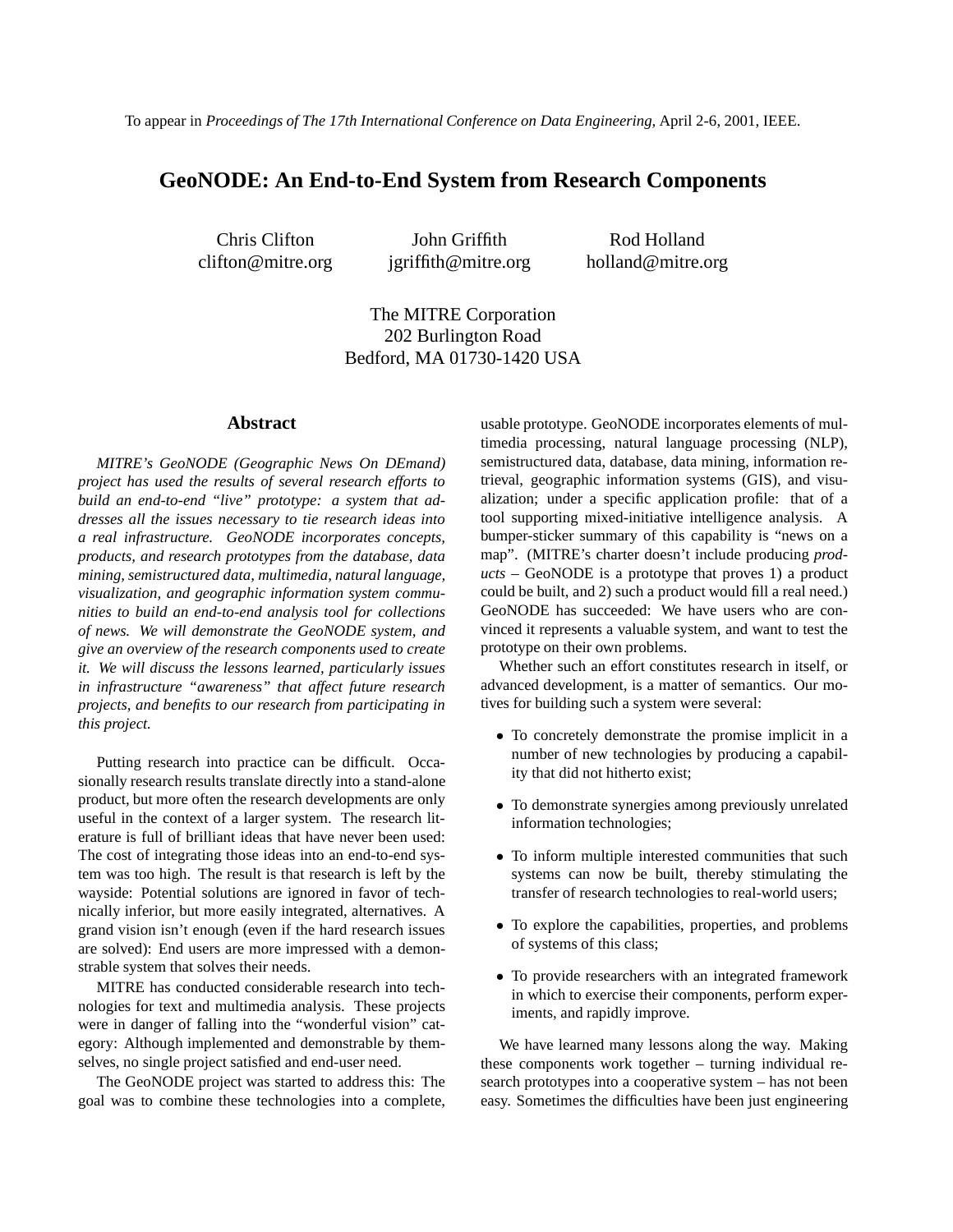"glue", but we have also identified harder challenges that have turned into research problems in their own right.

This demonstration will show what GeoNODE does and how it works. We will describe the individual components and how they play together. We will discuss the lessons learned, particularly issues in infrastructure "awareness" that affect future research projects. We will conclude with suggestions on how other research projects can benefit from building end-to-end prototypes, and the costs of doing so.

## **1. What GeoNODE Does**

GeoNODE allows a human analyst to perform research and analysis against multiple real-world information sources – e.g., broadcast news and web-hosted newspapers – to perform what we term "mixed initiative intelligence analysis". As in other mixed initiative systems, some actions take place at the initiative of the human user (e.g., submission of a query), some actions take place at the initiative of the system (e.g., automatic nomination of a topic cluster). For example, the user may formulate a query meant to find stories dealing with the proliferation of weapons of mass destruction; the system may independently nominate a topic cluster consisting of stories having to do with a round of Indo-Pakistani nuclear weapons tests. In general, user initiative affordances allow expression of the user's will; system initiative capabilities inform or alert the user to phenomena in the information stream which may require further attention.

GeoNODE combines NLP and data mining processing of information sources that are essentially linguistic (the news) with GIS-based information fusion techniques which had previously been applied only to signal processing-based sources. This leads to a capability to automatically trace the evolution of the news in space and time: news on a map. What follows is a brief summary of processing in the GeoN-ODE system; aspects of this processing are discussed in detail later.

Real-world information sources (broadcast news[4] and web-hosted newspapers) are collected daily, for research purposes. For each source, the raw data is segmented (or "zoned") into their constituent stories[1]. On any given day, from 8-15 sources are being collected and segmented.

Each story is processed by MITRE's Alembic system [3] to extract named entities as metadata. These are the names of persons, places and organizations – identified as such – found in the story. For each story, place names are assigned geospatial coordinates (latitude and longitude) by reference to a gazetteer; these geo-referenced place names further enrich the metadata. Story datelines are used as a source of temporal metadata.

The stories plus the extracted metadata comprise a database for further processing. The named entities serve

as a term space for subsequent correlation and cluster steps (the TopCat[2] pipeline), yielding a collection of automatically nominated (system-initiative) topic clusters. A geographic information system (ESRI's ArcView<sup>TM</sup>) supports queries against the spatiotemporal metadata. Traditional SQL queries are also supported.

### **1.1 A GeoNODE Example**

An example of a GeoNODE session is shown in Figure 1. The source is CNN; two related topic clusters have been nominated which describe the bombing of the US embassies in Kenya and Tanzania, and the subsequent US cruise missile strikes on Sudan and Afghanistan. Topic clusters are expressed as lists of named entities. The cluster describing the embassy bombings is designated Afghanistan, Kenya, Nairobi, Tanzania; the cluster describing the US counterstrike is Afghanistan, Khartoum, Ladin, Sudan.

These two topics (among many) are highlighted in the Topic listbox in a portion of the GeoNODE interface (shown here in the lower right hand corner of the figure, partially obscuring the map display) which controls views of the CNN source. The time interval for the view of these topics has been constrained to the period between May 2, 1998 and September 30, 1998. A histogram view of the selected topics, plotting number of stories on topic against time, is shown in the lower left-hand corner of the figure.

In the map display in the upper half of the figure, a World View window shows a global summary of all place names mentioned in the selected topics. A colored circle is shown for each named location; the diameter of a circle is an indicator of frequency of mention. The color corresponds to the source of the story.

The left hand map display presents a Zoom View of a region of interest (East Africa, Europe, and Central Asia). This display again shows the place names mentioned in stories on the selected topics. The demonstration will show other features, such as an animation of locations mentioned in topics over time. The animation may be run from beginning to end, or subject to direct temporal manipulation by the user. This view of the selected topics shows the evolution of events, from the initial bombing and the world reaction, to the US cruise missile strikes which followed (and the world reaction to them), and residual consequences (to the extent to which they were reported by CNN).

#### **Acknowledgements**

We would like to thank the following people whose work and contributions have been necessary to the GeoNODE project: Tom Bartee, Stanley Boykin, Thad Cooper, Shereif El-Sheikh, Gerry Fitzgerald, Joe Francoeur, John Gibson, Steve Hansen, Lynette Hirschman, Rob Hyland, Steve Ja-